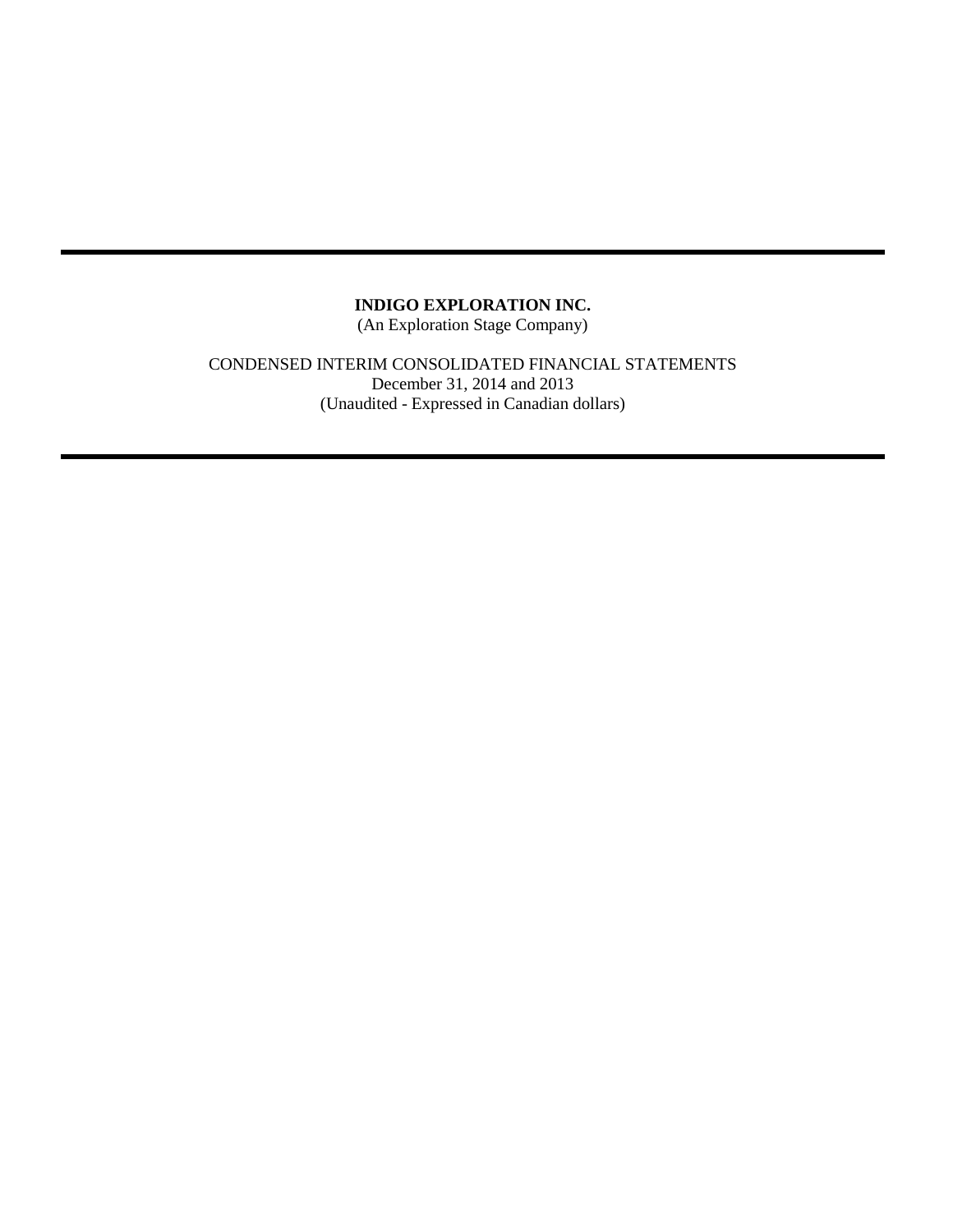### **NOTICE OF NO AUDITOR REVIEW OF**

# **CONDENSED INTERIM CONSOLIDATED FINANCIAL STATEMENTS**

The accompanying unaudited condensed interim consolidated financial statements of the Company and all information contained in the first quarter 2015 report have been prepared by and are the responsibility of the Company's management.

The Audit Committee of the Board of Directors has reviewed the condensed interim consolidated financial statements and related financial reporting matters.

The Company's independent auditor has not performed a review of these condensed interim consolidated financial statements in accordance with standards established by the Canadian Institute of Chartered Accountants for a review of condensed interim consolidated financial statements by an entity's auditor.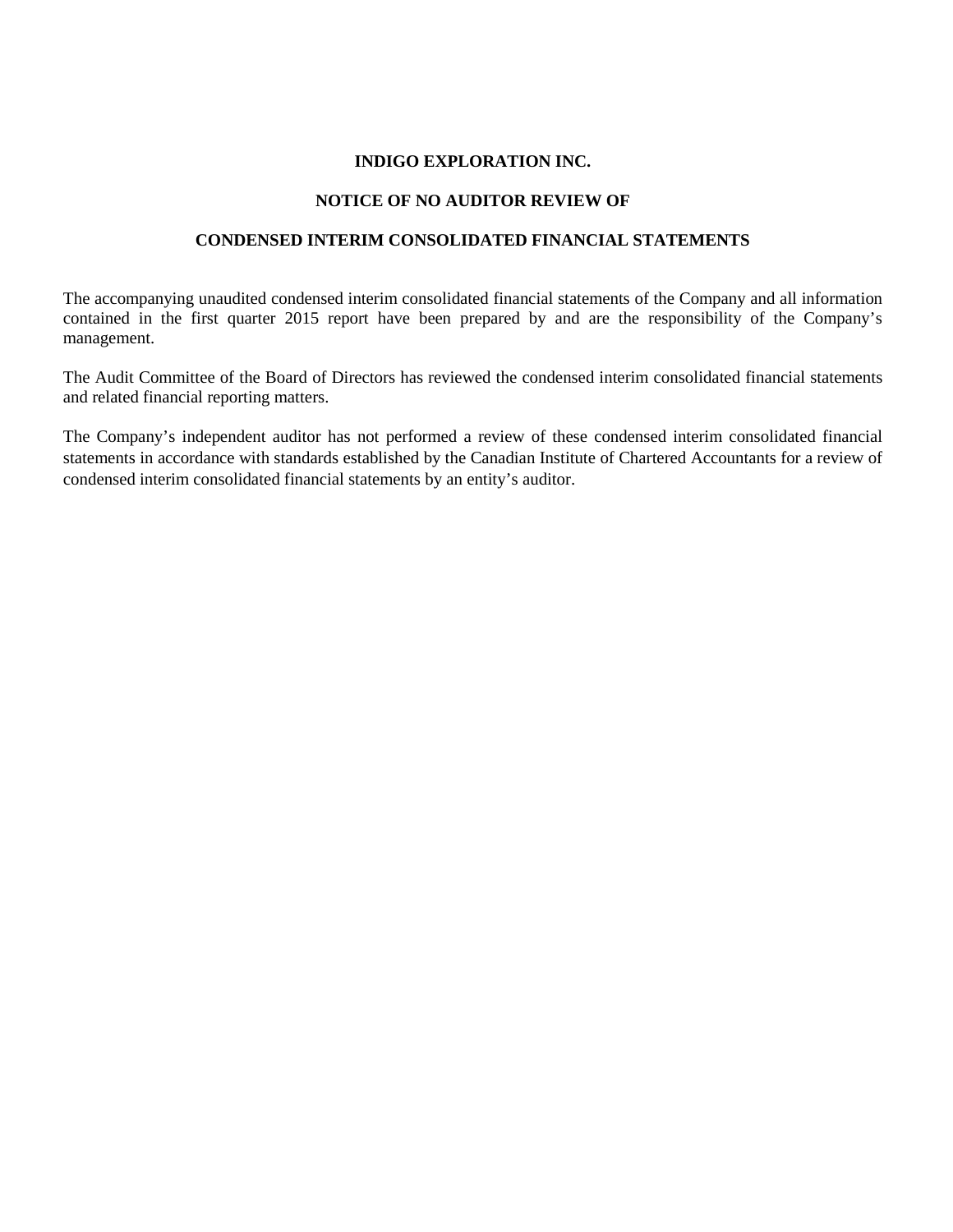# (An Exploration Stage Company)

**CONDENSED INTERIM CONSOLIDATED STATEMENTS OF FINANCIAL POSITION**

(Unaudited - Expressed in Canadian dollars)

|                                                      |              | December 31,<br>2014 | September 30,<br>2014 |
|------------------------------------------------------|--------------|----------------------|-----------------------|
|                                                      | <b>Notes</b> | \$                   | \$                    |
| <b>ASSETS</b>                                        |              |                      |                       |
| Current                                              |              |                      |                       |
| Cash and cash equivalents                            |              | 110,573              | 47,036                |
| Taxes recoverable and other receivables              |              | 2,330                | 2,102                 |
| Prepaid expenses                                     |              | 1,760                | 2,535                 |
|                                                      |              | 114,663              | 51,673                |
|                                                      |              |                      |                       |
| Equipment                                            |              | 1,800                | 2,407                 |
| Mineral properties (Schedule 1)                      |              | 763,246              | 729,148               |
|                                                      |              |                      |                       |
|                                                      |              | 879,709              | 783,228               |
|                                                      |              |                      |                       |
| <b>LIABILITIES</b>                                   |              |                      |                       |
| Current                                              |              |                      |                       |
| Accounts payable and accrued liabilities             | 7            | 70,928               | 63,813                |
|                                                      |              |                      |                       |
|                                                      |              |                      |                       |
| EQUITY ATTRIBUTABLE TO SHAREHOLDERS<br>Share capital | 8            | 6,622,079            | 6,513,774             |
| Contributed surplus                                  |              | 728,723              | 722,598               |
| Deficit                                              |              | (6,542,021)          | (6,516,957)           |
|                                                      |              | 808,781              | 719,415               |
|                                                      |              |                      |                       |
|                                                      |              | 879,709              | 783,228               |
|                                                      |              |                      |                       |

Organization and nature of operations (Note 1) Going concern (Note 2)

### **Approved by the Board of Directors**

*"Paul S. Cowley"* Director *"Marino J. Sveinson"* Director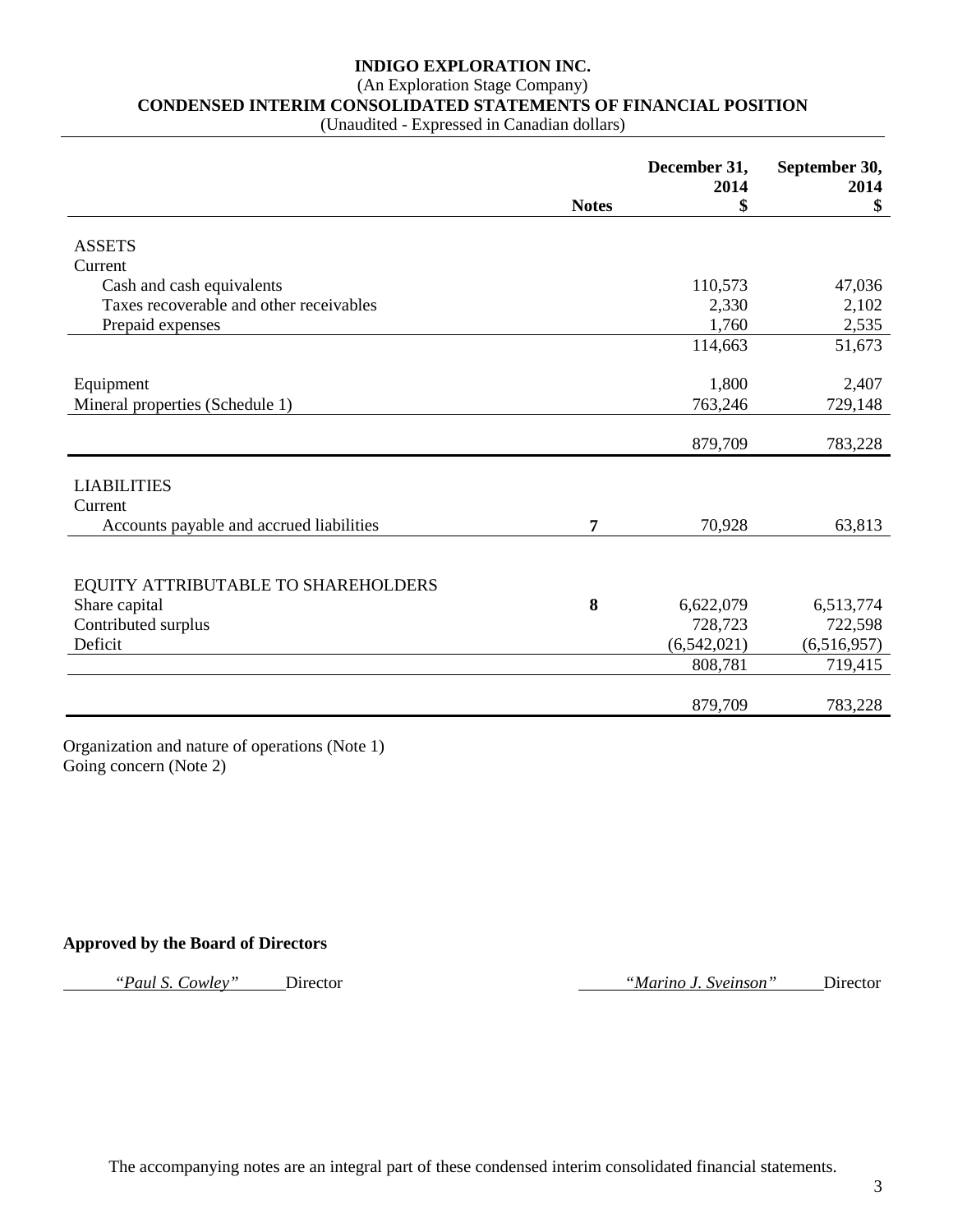# (An Exploration Stage Company)

# **CONDENSED INTERIM CONSOLIDATED STATEMENTS OF LOSS AND COMPREHENSIVE LOSS**

For the three months ended December 31, 2014 and 2013

(Unaudited - Expressed in Canadian dollars)

|                                            |             | 2014       | 2013       |
|--------------------------------------------|-------------|------------|------------|
|                                            | <b>Note</b> | \$         | \$         |
|                                            |             |            |            |
| Accounting and audit fees                  | 9           | 6,841      | 15,919     |
| Depreciation                               |             | 607        | 1,869      |
| Filing fees                                |             | 1,683      | 2,970      |
| Foreign exchange loss                      |             | 995        | 1,595      |
| General exploration                        |             |            |            |
| <b>Investor</b> relations                  |             |            | 392        |
| Legal fees                                 |             | 1,616      | 752        |
| Management and administration fees         | 9           | 5,851      | 2,514      |
| Office and miscellaneous                   |             | 7,481      | 14,342     |
|                                            |             |            |            |
| Loss before other items                    |             | (25,074)   | (40, 353)  |
|                                            |             |            |            |
| Interest income                            |             | 10         | 166        |
|                                            |             |            |            |
| Loss and comprehensive loss for the period |             | (25,064)   | (40, 187)  |
|                                            |             |            |            |
| Basic and diluted loss per share           |             | (0.00)     | (0.00)     |
|                                            |             |            |            |
| Weighted average number of shares          |             | 48,873,616 | 43,681,506 |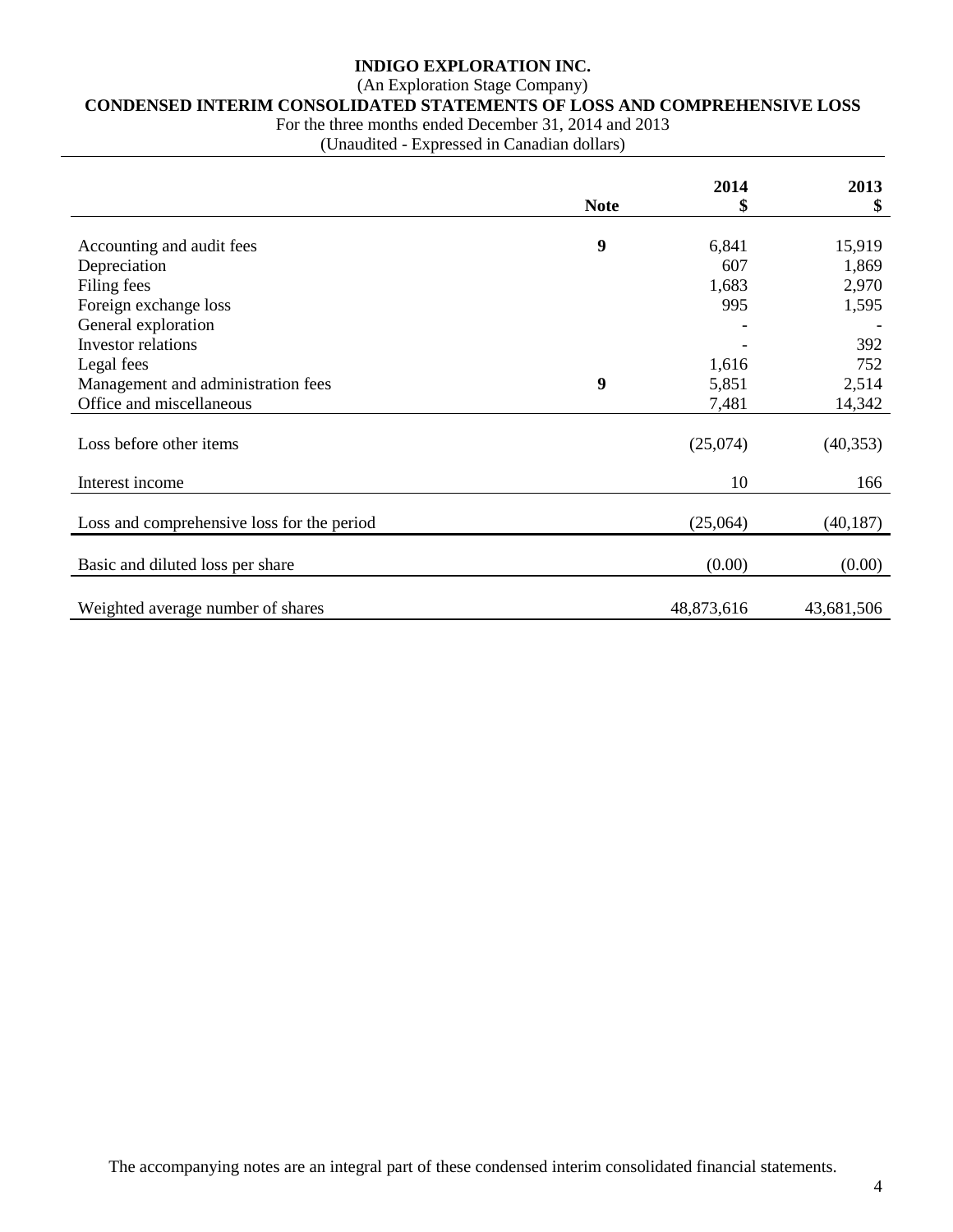(An Exploration Stage Company)

# **CONDENSED INTERIM CONSOLIDATED STATEMENTS OF CASH FLOWS**

For the three months ended December 31, 2014 and 2013

(Unaudited - Expressed in Canadian dollars)

|                                                         | 2014      | 2013<br>\$ |
|---------------------------------------------------------|-----------|------------|
|                                                         |           |            |
| Cash provided by (used in)                              |           |            |
| Operating activities                                    |           |            |
| Loss for the year                                       | (25,064)  | (40, 187)  |
| Add items not involving cash:                           |           |            |
| Depreciation                                            | 607       | 1,869      |
| Loss on sale of equipment                               |           |            |
| Write-down of mineral properties                        |           |            |
|                                                         | (24, 457) | (38, 318)  |
| Changes in non-cash working capital items:              |           |            |
| Taxes recoverable and other receivables                 | (228)     | 843        |
| Prepaid expenses                                        | 775       | 552        |
| Accounts payable and accrued liabilities                | 14,264    | 390        |
|                                                         | (9,646)   | (36, 533)  |
|                                                         |           |            |
| Investing activities                                    |           |            |
| Deferred exploration expenditures                       | (41,247)  | (51, 422)  |
|                                                         |           |            |
| Financing activities                                    |           |            |
| Issuance of shares pursuant to private placement        | 116,405   | 245,000    |
| Issuance costs                                          | (1,975)   | (1,975)    |
|                                                         | 114,430   | 243,025    |
|                                                         |           |            |
| Decrease in cash and cash equivalents during the period | 63,537    | 155,070    |
| Cash and cash equivalents - beginning of the period     | 47,036    | 99,224     |
| Cash and cash equivalents - end of the period           | 110,573   | 254,294    |
|                                                         |           |            |
| Cash paid for interest                                  |           |            |
| Cash received for interest                              | 10        | 166        |
| Cash paid for income taxes                              |           |            |
|                                                         |           |            |
| Cash and cash equivalents are comprised of:             |           |            |
| Cash                                                    | 110,573   | 189,294    |
| Short-term investments                                  |           | 65,000     |
|                                                         |           |            |
|                                                         | 110,573   | 254,294    |

Supplemental cash flow information (Note 9)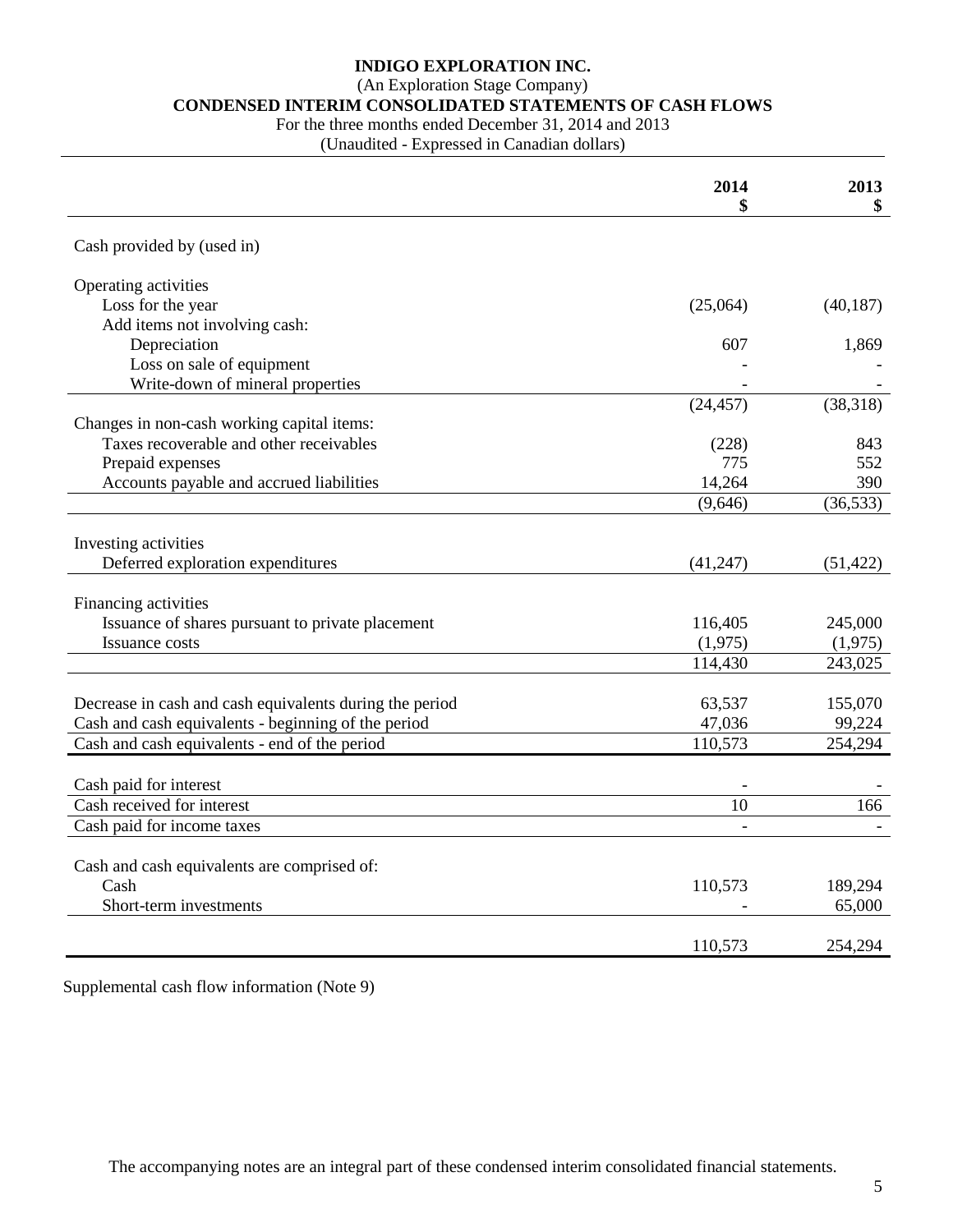(An Exploration Stage Company)

**CONDENSED INTERIM CONSOLIDATED STATEMENTS OF CHANGES IN EQUITY**

For the three months ended December 31, 2014 and 2013

(Unaudited - Expressed in Canadian dollars)

|                                            | <b>Shares</b><br># | <b>Share</b><br>Capital<br>\$ | <b>Contributed</b><br><b>Surplus</b><br>\$ | <b>Deficit</b><br>\$ | <b>Total</b><br>\$ |
|--------------------------------------------|--------------------|-------------------------------|--------------------------------------------|----------------------|--------------------|
|                                            |                    |                               |                                            |                      |                    |
| Balance – September 30, 2013               | 43,060,982         | 6,368,749                     | 624,598                                    | (4,214,779)          | 2,778,568          |
| Issued during the period:                  |                    |                               |                                            |                      |                    |
| Pursuant to private placement of units     | 4,900,000          | 147,000                       | 98,000                                     |                      | 245,000            |
| Less: cash issue costs                     |                    | (1,975)                       |                                            |                      | (1,975)            |
| Loss and comprehensive loss for the period |                    |                               |                                            | (40, 187)            | (40, 187)          |
|                                            |                    |                               |                                            |                      |                    |
| Balance – December 31, 2013                | 47,960,982         | 6,513,774                     | 722,598                                    | (4,254,966)          | 2,981,406          |
|                                            |                    |                               |                                            |                      |                    |
| Loss and comprehensive loss for the period |                    |                               |                                            | (2,261,991)          | (2,261,991)        |
| Balance – September 30, 2014               | 47,960,982         | 6,513,774                     | 722,598                                    | (6,516,957)          | 719,415            |
|                                            |                    |                               |                                            |                      |                    |
| Issued during the year:                    |                    |                               |                                            |                      |                    |
| Pursuant to private placement of units     | 6,125,000          | 116,375                       | 6,125                                      |                      | 122,500            |
| Less: cash issue costs                     |                    | (8,070)                       |                                            |                      | (8,070)            |
| Loss and comprehensive loss for the period |                    |                               |                                            | (25,064)             | (25,064)           |
|                                            |                    |                               |                                            |                      |                    |
| Balance – December 31, 2014                | 54,085,982         | 6,622,079                     | 728,723                                    | (6,542,021)          | (808, 781)         |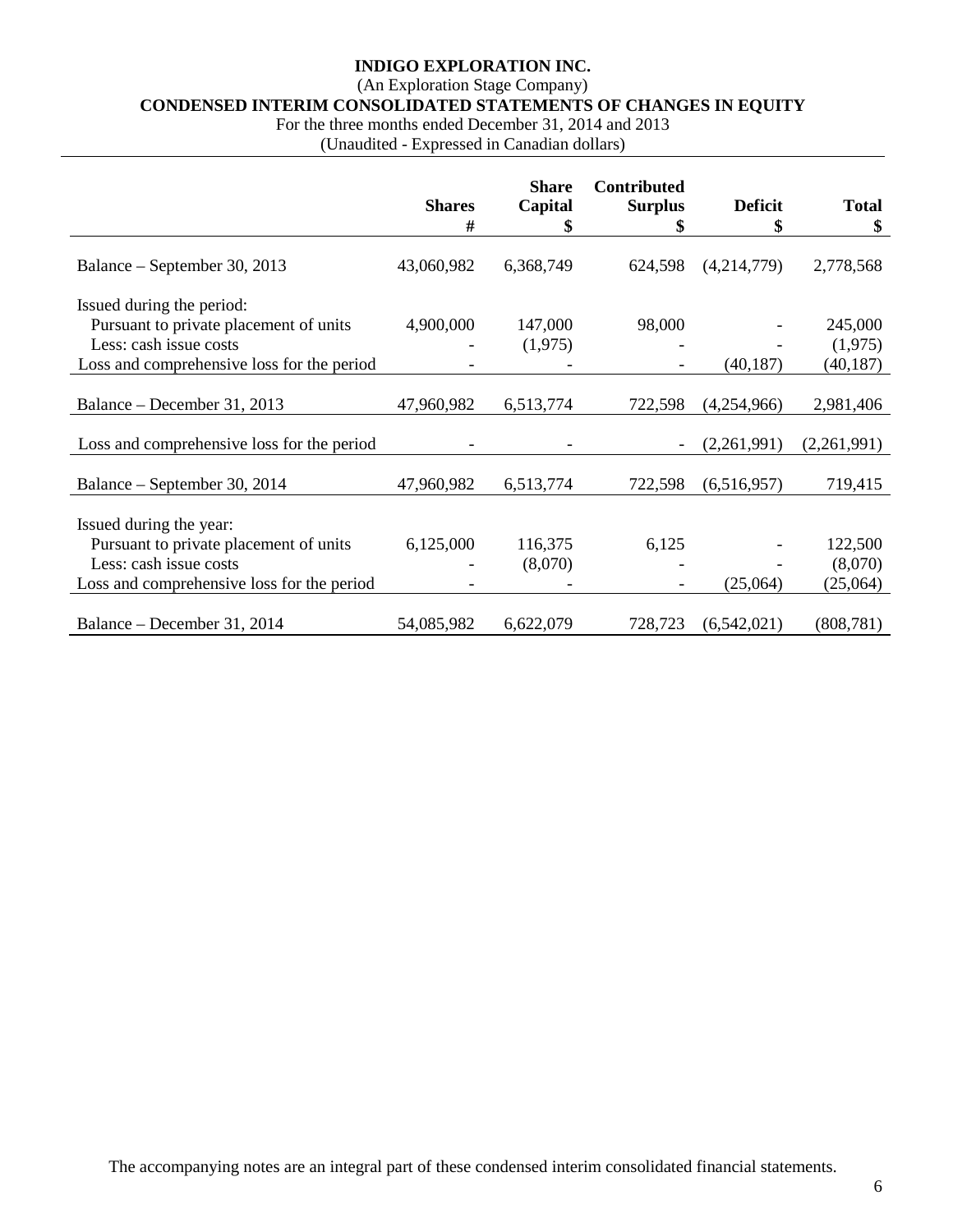# **1 ORGANIZATION AND NATURE OF OPERATIONS**

Indigo Exploration Inc. ("the Company") is in the business of the acquisition, exploration and evaluation of mineral properties, and either joint venturing or developing these properties further or disposing of them when the evaluation is completed. The Company is listed for trading on the TSX Venture Exchange under the symbol "IXI". At December 31, 2014, the Company was in the exploration stage and had interests in properties located in Burkina Faso, West Africa. The Company's corporate head office is located at Suite 880 – 580 Hornby Street, Vancouver, British Columbia, Canada.

# **2 GOING CONCERN**

These condensed interim consolidated financial statements have been prepared on a going concern basis, which assumes that the Company will be able to meet its obligations and continue its operations for the next twelve months. Realization values may be substantially different from carrying values as shown and these financial statements do not give effect to adjustments that would be necessary to the carrying values and classification of assets and liabilities should the Company be unable to continue as a going concern. Such adjustments could be material. At December 31, 2014, the Company had not yet achieved profitable operations, had an accumulated deficit of \$6,542,021 since inception and expects to incur further losses in the development of its business, all of which indicate the existence of a material uncertainty that may cast significant doubt upon the Company's ability to continue as a going concern and, therefore, that it may be unable to realize its assets and discharge its liabilities in the normal course of business. The Company's ability to continue as a going concern is dependent upon its ability to obtain the necessary financing to develop the mineral properties and to meet its ongoing levels of corporate overhead and discharge its liabilities as they come due. Although the Company has been successful in the past in obtaining financing, there is no assurance that it will be able to obtain adequate financing in the future or that such financing will be on terms advantageous to the Company.

# **3 BASIS OF PRESENTATION**

These condensed interim consolidated financial statements have been prepared in accordance with International Financial Reporting Standards ("IFRS") as issued by the International Accounting Standards Board ("IASB") applicable to the preparation of interim financial statements, including IAS 34, Interim Financial Reporting. The condensed interim consolidated financial statements should be read in conjunction with the annual audited consolidated financial statements for the year ended September 30, 2014, which have been prepared in accordance with IFRS as issued by the IASB.

The Company uses the same accounting policies and methods of computation as in the annual audited consolidated financial statements for the year ended September 30, 2014.

These financial statements were approved by the board of directors for issue on February 28, 2015.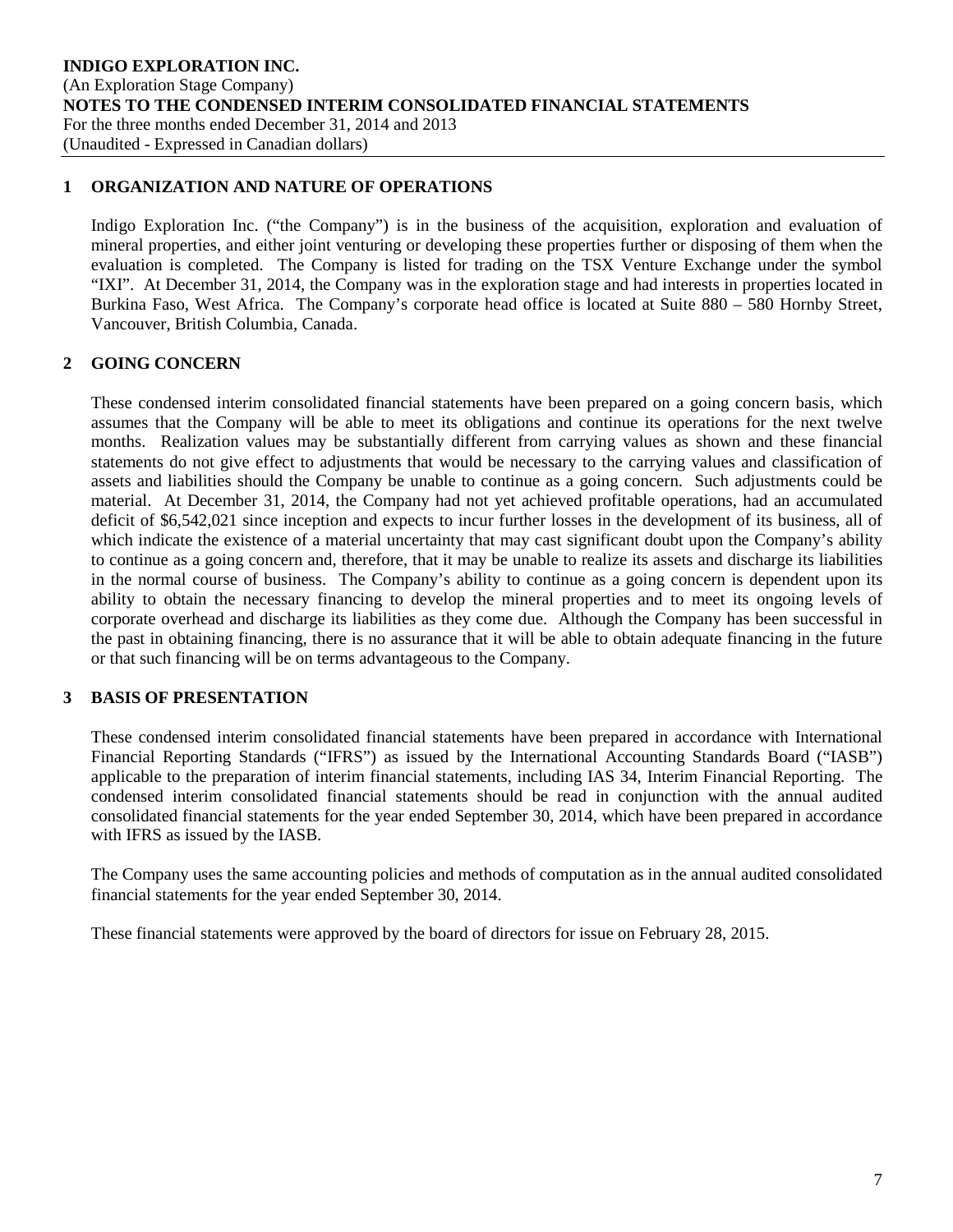### **4 ACCOUNTING STANDARDS**

#### **i) New standards and amendments effective for the first time from October 1, 2014**

The following revised standards and amendments became effective for the Company on October 1, 2014. The new and amended standards did not have a significant impact on the condensed interim consolidated financial statements. The following is a brief summary of the principal new standards adopted by the Company:

IAS 32 – Financial instruments, Presentation. IAS 32 was amended to clarify the requirements for offsetting financial assets and liabilities. The amendments clarify that the right of offset must be available on the current date and cannot be contingent on a future date.

IAS 36 – Impairment of Assets. IFRS 36 was amended by recoverable amount disclosures for nonfinancial assets.

IFRIC 21 – Levies. IFRIC 21 clarifies and provides guidance on when to recognize the obligating event that gives rise to a liability to pay a levy is the activity described in the relevant legislation that triggers the payment of the levy.

#### **ii) Accounting standards issued but not yet effective**

At the date of approval of the condensed interim consolidated financial statements the following standards, which are applicable to the Company, were issued but not yet effective. The Company has not completed its assessment of the impact that the new and amended standard will have on its financial statements. The following is a brief summary of the principal new or amended standards.

IFRS 9 – Financial Instruments: Classification and Measurement. IFRS 9 introduces new requirements for the classification and measurement of financial instruments and is effective for annual periods beginning on or after January 1, 2018, with early adoption permitted. The Company is currently evaluating the impact on its consolidated financial statements.

IFRS 7 – Financial Instruments disclosures. The Standard was amended to require additional disclosures on transition from IAS 39 and IFRS 9, effective for annual periods beginning on or after January 1, 2015.

### **5 CRITICAL ACCOUNTING ESTIMATES AND JUDGEMENTS**

The preparation of financial statements requires management to use judgement in applying its accounting policies and estimates and assumptions about the future. Estimates and other judgements are continuously evaluated and are based on management's experience and other factors, including expectations about future events that are believed to be reasonable under the circumstances.

Judgements:

- (i) The assumption that the Company is a going concern and will continue in operation for the foreseeable future and at least one year. The factors considered by management are disclosed in Note 2.
- (ii) The assessment of indicators of impairment for the mineral properties and the related determination of the recoverable amount and write-down of the properties where applicable.

The Company has no critical accounting estimates.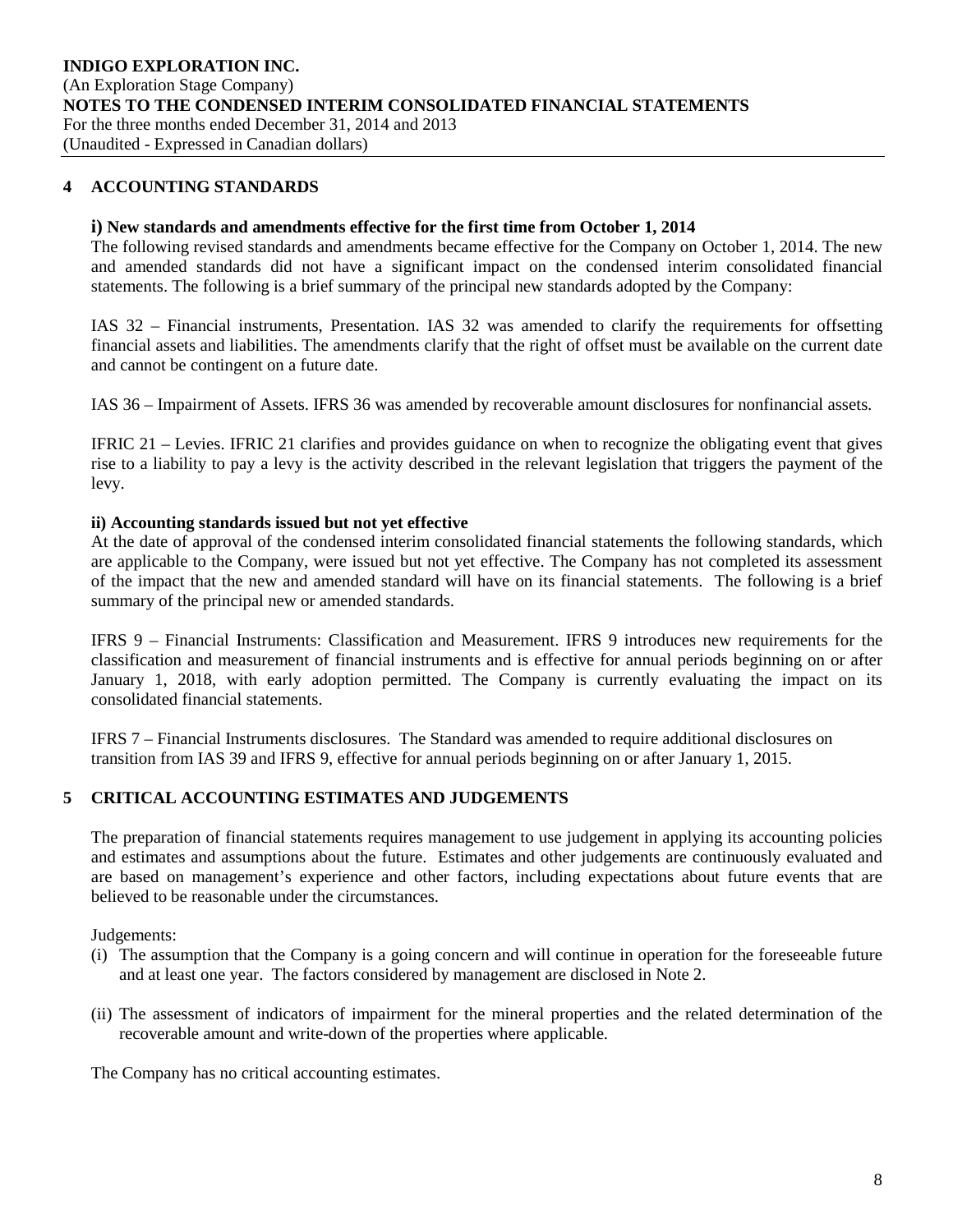# **6 MINERAL PROPERTIES (Schedule 1)**

Title to mineral properties involves certain inherent risks due to the difficulties of determining the validity of certain claims as well as the potential for problems arising from the frequently ambiguous conveyancing history characteristic of many mineral properties. The Company has investigated title to its mineral properties and, to the best of its knowledge, title to its properties are in good standing.

The recoverability of amounts shown as mineral properties is dependent upon the conversion of mineral resources to economically recoverable reserves, the Company's ability to obtain financing to develop the properties, and the ultimate realization of profits through future production or sale of the properties.

Pursuant to the Mining Code of Burkina Faso, an exploration permit holder is required to incur 270,000 West African CFA Francs (\$583) of exploration expenditures per square kilometre per year in order to maintain its permits in good standing. If such expenditures are not incurred, the Government of Burkina Faso may, at its discretion, cancel the permits after giving the permit holder sixty day notice to remedy any deficiency. At December 31, 2014, the Company had not incurred sufficient expenditures on its Lati, Loto and Tordo permits to comply with the Mining Code of Burkina Faso. Sufficient expenditures have been incurred on the Moule and Kodyel permits. The Company believes its Burkina Faso permits are in good standing.

During the three months ended December 31, 2014, the Kodyel permit expired however the Company has submitted the documentation required to extend the permit. On October 30, 2014, civil unrest broke out in Burkina Faso. A transitional government has been established and will remain in place until the next election in 2015. As a result, the Company has not received the renewed permit from the new government. The operations of the Company require licenses and permits from various governmental authorities. The Company believes it presently holds all necessary licenses and permits to carry on the activities which it is currently conducting, and that it is presently complying in all material respects with the terms of such licenses and permits. There can be no guarantee, however, that the Company will be able to obtain and maintain, at all times, all necessary licenses and permits required to continue the proposed exploration or to develop its properties into commercial production and to operate mining facilities thereon.

### *Kodyel Exploration Permit and Other Permits*

Pursuant to the acquisition of Sanu Burkina Faso S.A.R.L. on June 30, 2010, the Company acquired gold mineral properties located in Burkina Faso, Africa. The permits acquired were the Kodyel Exploration Permit, the Tordo Exploration Permit, the Lati Exploration Permit and the Loto Exploration Permit. The Company has no significant commitments with respect to these permits other than compliance with the Mining Code of Burkina Faso.

### *Moule Gold Permit, Burkina Faso*

On May 5, 2010, the Company entered into an option agreement to acquire a 100% interest, subject to a 1.5% net smelter return ("NSR") royalty, in the Moule Gold Permit, in western Burkina Faso. During the year ended September 30, 2013, the Company made the final option payment and was awaiting the 100% title transfer of the permit to the Company by the Burkina Faso government. The Company paid a total of US\$400,000 in cash and \$15,000 in shares to acquire the Moule Gold Permit. During the year ended September 30, 2014, the Company received the 100% title transfer of the permit to the Company by the Burkina Faso government.

The Company has the right to purchase the entire 1.5% NSR royalty for US\$1,800,000.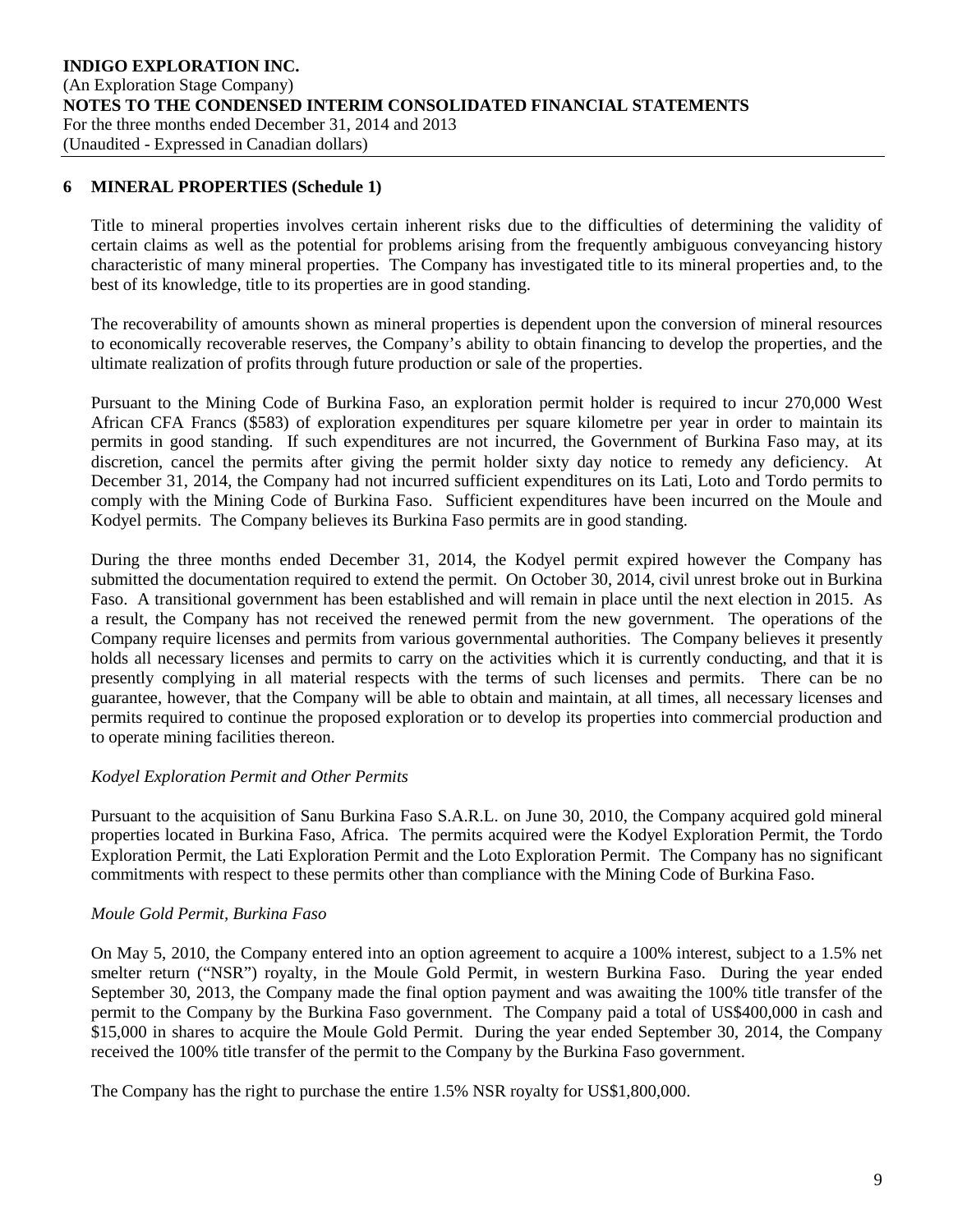# **7 ACCOUNTS PAYABLE AND ACCRUED LIABILITIES**

|                                 | December 31,<br>2014 | September 30,<br>2014<br>$\boldsymbol{\$}$ |
|---------------------------------|----------------------|--------------------------------------------|
|                                 |                      |                                            |
| Trade payables and accruals     | 23,745               | 28,602                                     |
| Due to related parties (Note 9) | 47,183               | 35,211                                     |
|                                 |                      |                                            |
|                                 | 70,928               | 63,813                                     |

# **8 SHARE CAPITAL**

a) Authorized:

Unlimited common shares without par value. Issued and fully paid at December 31, 2014: 54,085,982 (September 30, 2014: 47,960,982)

b) Financing:

During the three months ended December 31, 2014, the Company completed two tranches of a non-brokered private placement as follows:

- (i) On December 17, 2014, the Company closed the first tranche of 5,125,000 units at \$0.02 per unit for gross proceeds of \$102,500. Each unit is comprised of one common share and one share purchase warrant. Each whole warrant entitles the holder thereof the right to purchase one common share of the Company at \$0.05 per share, exercisable up to December 17, 2017. A value of \$5,125 has been attributed to the warrants.
- (ii) On December 24, 2014, the Company closed the second tranche of 1,000,000 units at \$0.02 per unit for gross proceeds of \$20,000. Each unit is comprised of one common share and one share purchase warrant. Each whole warrant entitles the holder thereof the right to purchase one common share of the Company at \$0.05 per share, exercisable up to December 24, 2017. A value of \$1,000 has been attributed to the warrants.

In connection with the two tranches, the Company paid finders' fees of \$6,600 and incurred additional cash issue costs of \$1,470.

Subsequent to December 31, 2014 the Company completed a third tranche. Refer to note 12.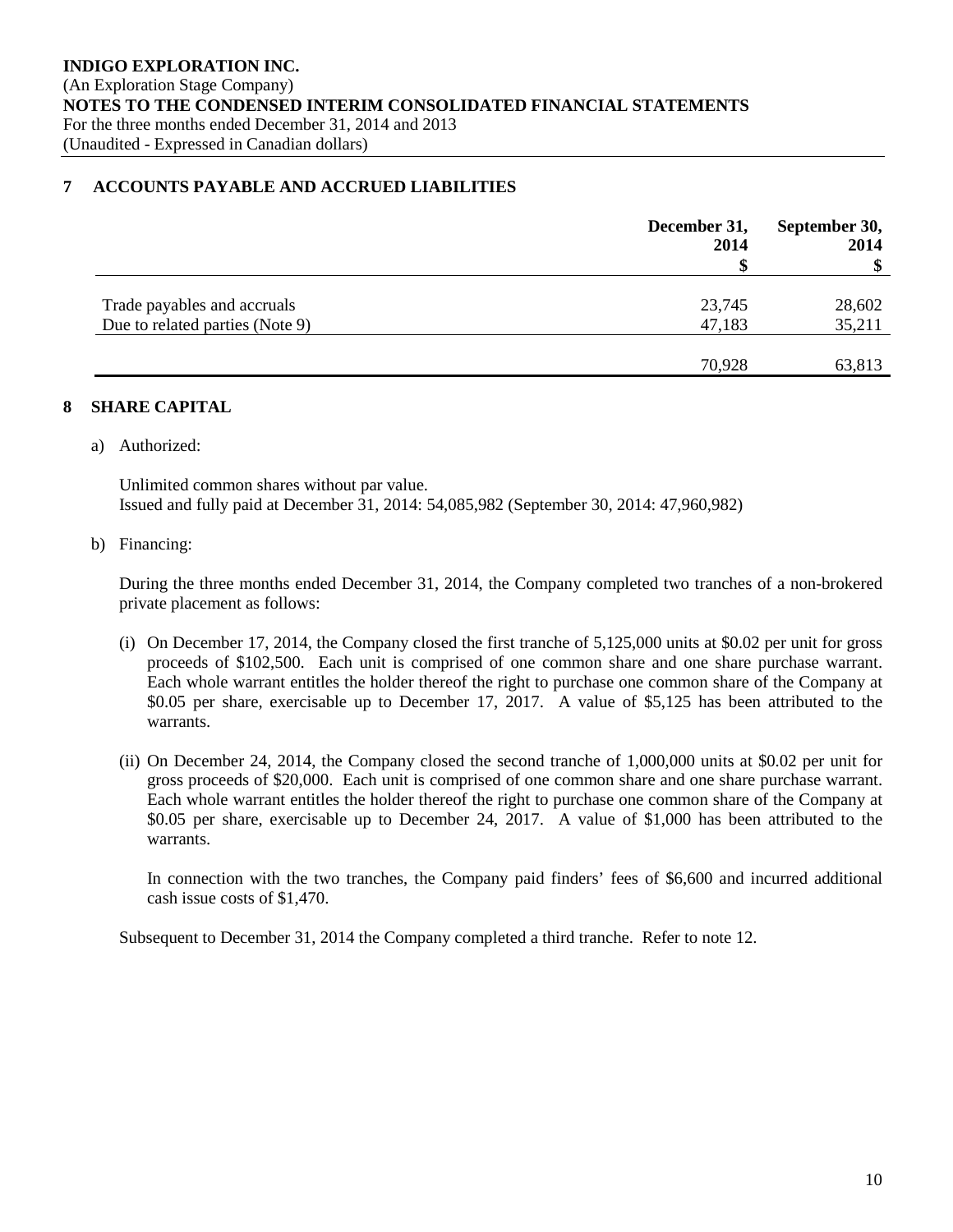During the three months ended December 31, 2013, the Company completed the following financing:

(i) On November 4, 2013, the Company closed a non-brokered private placement of 4,900,000 units at \$0.05 per unit for gross proceeds of \$245,000. Each unit is comprised of one common share and one share purchase warrant. Each whole warrant entitles the holder thereof the right to purchase one common share of the Company at \$0.12 per share, exercisable up to November 4, 2016. A value of \$98,000 has been attributed to the warrants. In connection with the private placement, the Company incurred cash issue costs of \$1,975.

c) Stock options:

Stock option plan

The Company has a stock option plan (the "Plan") whereby the maximum number of shares reserved for issue under the plan shall not exceed 10% of the outstanding common shares of the Company, as at the date of the grant. The maximum number of common shares reserved for issue to any one person under the Plan cannot exceed 5% of the issued and outstanding number of common shares at the date of the grant and the maximum number of common shares reserved for issue to a consultant or a person engaged in investor relations activities cannot exceed 2% of the issued and outstanding number of common shares at the date of the grant. The exercise price of each option granted under the plan may not be less than the Discounted Market Price, as that term is defined in the policies of the TSX Venture Exchange.

Options may be granted for a maximum term of ten (10) years from the date of the grant, are non-transferable and expire within a reasonable period following the termination of employment or holding office as director or officer of the Company and, in the case of death, expire within one year thereafter. Upon death, the options may be exercised by legal representation or designated beneficiaries of the holder of the option.

The Company's stock options outstanding as at December 31, 2014 and September 30, 2014 and the changes for the periods then ended is presented below: Weighted

|                                         |           | Weighted              |              |
|-----------------------------------------|-----------|-----------------------|--------------|
|                                         | Number of | Average               | Weighted     |
|                                         | Options   | <b>Exercise Price</b> | Average Life |
|                                         | #         | \$                    | Years        |
|                                         |           |                       |              |
| Balance outstanding, September 30, 2013 | 1,440,000 | 0.22                  | 2.08         |
| Expired                                 | (275,000) | 0.15                  |              |
| Forfeited                               | (175,000) | 0.18                  |              |
|                                         |           |                       |              |
| Balance outstanding, September 30, 2014 | 990,000   | 0.25                  | 1.50         |
| Balance outstanding and exercisable,    |           |                       |              |
| December 31, 2014                       | 990,000   | 0.25                  | 1.25         |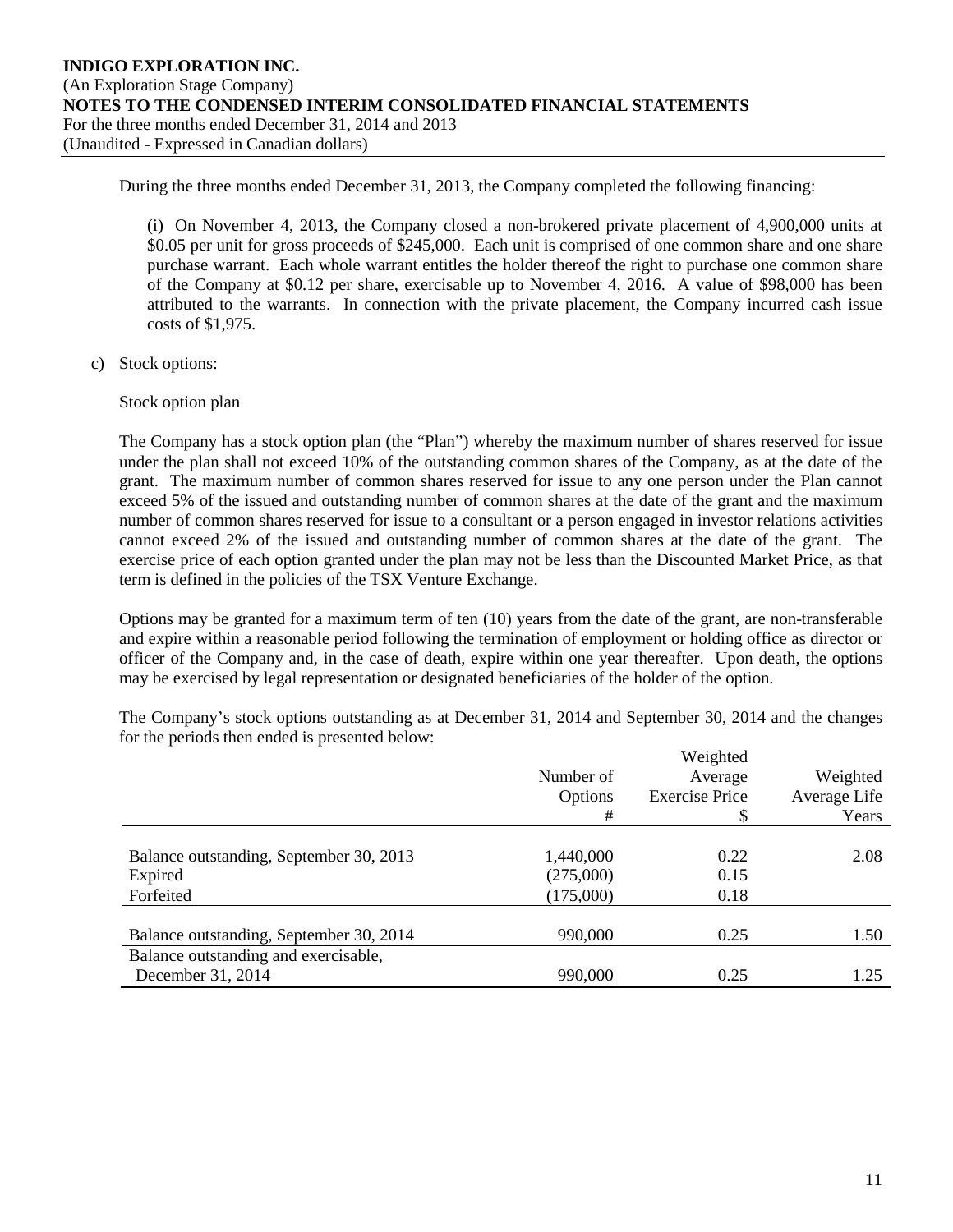At December 31, 2014, the following stock options were outstanding entitling the holder thereof the right to purchase one common share of the Company for each option held:

| Number of<br>Options<br># | <b>Exercise Price</b><br>S | <b>Expiry Date</b> |
|---------------------------|----------------------------|--------------------|
| 475,000                   | 0.20                       | August 9, 2015     |
| 515,000                   | 0.30                       | November 3, 2016   |
| 990,000                   |                            |                    |

### d) Warrants:

A summary of share purchase warrants outstanding as at December 31, 2014 and September 30, 2014 and the changes for the periods then ended are as follows:  $W^{t}$  and  $L^{t}$  and  $\mathcal{A}$ 

|                             |              | Weighted              |              |  |
|-----------------------------|--------------|-----------------------|--------------|--|
|                             | Number of    | Average               | Weighted     |  |
|                             | Warrants     | <b>Exercise Price</b> | Average Life |  |
|                             | #            | \$                    | Years        |  |
|                             |              |                       |              |  |
| Balance, September 30, 2013 | 10,000,000   | 0.12                  | 0.51         |  |
| <b>Issued</b>               | 4,900,000    | 0.12                  |              |  |
| Expired                     | (10,000,000) | 0.12                  |              |  |
|                             | 4,900,000    | 0.12                  | 2.10         |  |
| Balance, September 30, 2014 |              |                       |              |  |
| <b>Issued</b>               | 6,125,000    | 0.05                  |              |  |
| Balance, December 31, 2014  | 11,025,000   | 0.08                  | 2.47         |  |

At December 31, 2014, the following share purchase warrants were outstanding entitling the holder thereof the right to purchase one common share of the Company for each option held:

| Number of<br>Warrants<br># | <b>Exercise Price</b> | <b>Expiry Date</b> |
|----------------------------|-----------------------|--------------------|
|                            |                       |                    |
| 4,900,000                  | 0.12                  | November 4, 2016   |
| 5,125,000                  | 0.05                  | December 17, 2017  |
| 1,000,000                  | 0.05                  | December 24, 2017  |
|                            |                       |                    |
| 11,025,000                 |                       |                    |
|                            |                       |                    |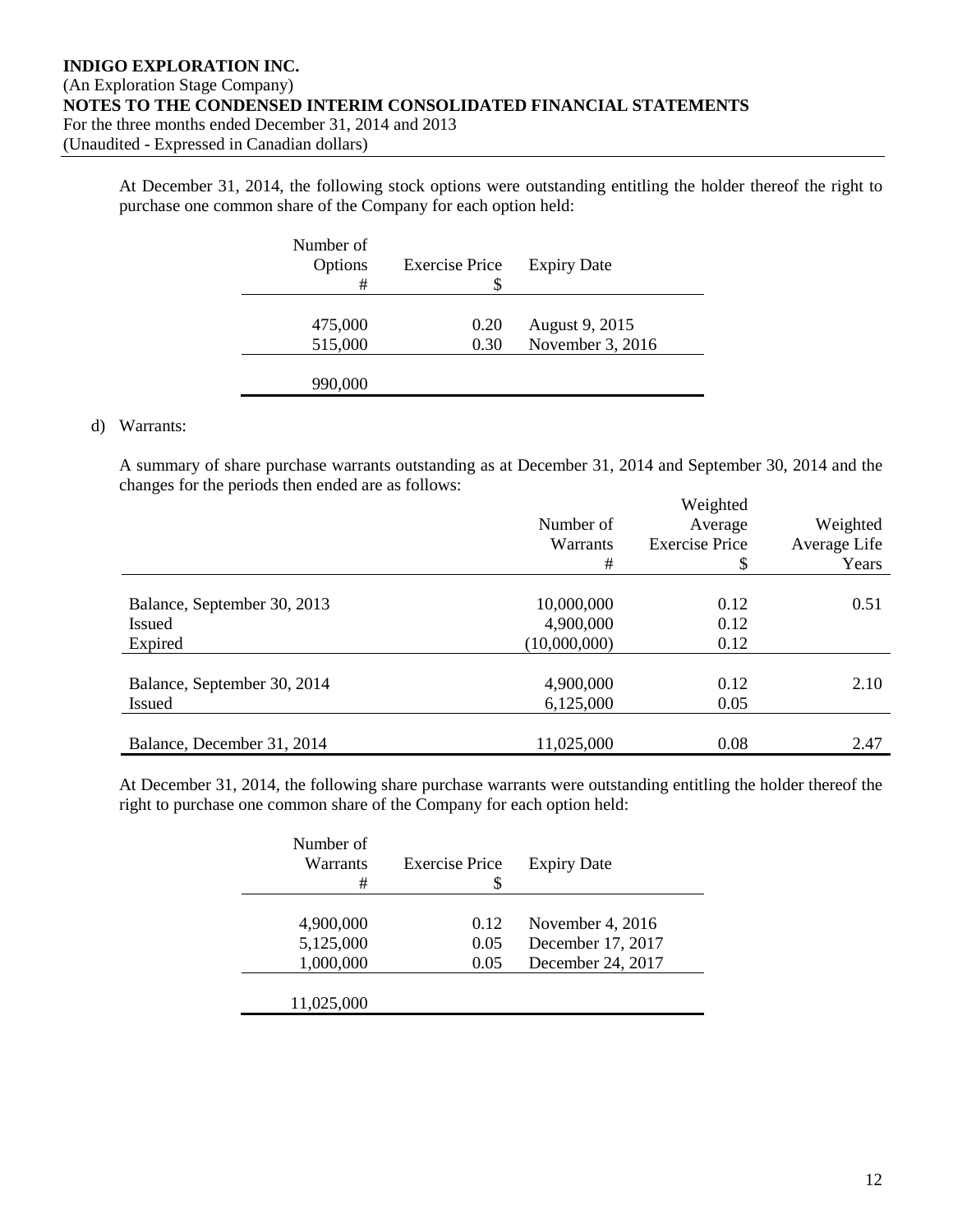e) Basic and diluted loss per share:

During the three months ended December 31, 2014 and 2013, potentially dilutive common shares totaling 12,015,000 (2013 – 16,165,000) were not included in the calculation of basic and diluted loss per share because their effect was anti-dilutive.

# **9 RELATED PARTY TRANSACTIONS**

During the three months ended December 31, 2014 and 2013, the Company incurred the following expenditures charged by directors and officers of the Company and by companies controlled by directors and officers of the Company:

|                                    | 2014   | 2013<br>۰D |
|------------------------------------|--------|------------|
|                                    |        |            |
| Accounting fees                    | 5,528  | 6,550      |
| Management and administration fees | 5,850  | 1,950      |
|                                    |        |            |
|                                    | 11,378 | 8,500      |

As at December 31, 2014, accounts payable and accrued liabilities includes an amount of \$47,183 (September 30, 2014 - \$35,211) due to companies controlled by directors and officers of the Company. These amounts are unsecured, non-interest bearing and due on demand.

Key management includes the Chief Executive Officer and the directors of the Company. The compensation paid or payable to key management for services during the three months ended December 31, 2014 and 2013 is identical to the table above.

### **10 SUPPLEMENTAL CASH FLOW INFORMATION**

Investing and financing activities that do not have a direct impact on current cash flows are excluded from the cash flow statements. The following transactions were excluded from the condensed interim consolidated statements of cash flows:

During the three months ended December 31, 2014:

a) \$nil of deferred exploration expenditures included in accounts payable and accrued liabilities at December 31, 2014, less expenditures included in accounts payable at September 30, 2014 of \$7,149 for a net inclusion of \$7,149.

During the three months ended December 31, 2013:

a) \$2,768 of deferred exploration expenditures included in accounts payable and accrued liabilities at December 31, 2013, less expenditures included in accounts payable at September 30, 2013 of \$2,167 for a net exclusion of \$601.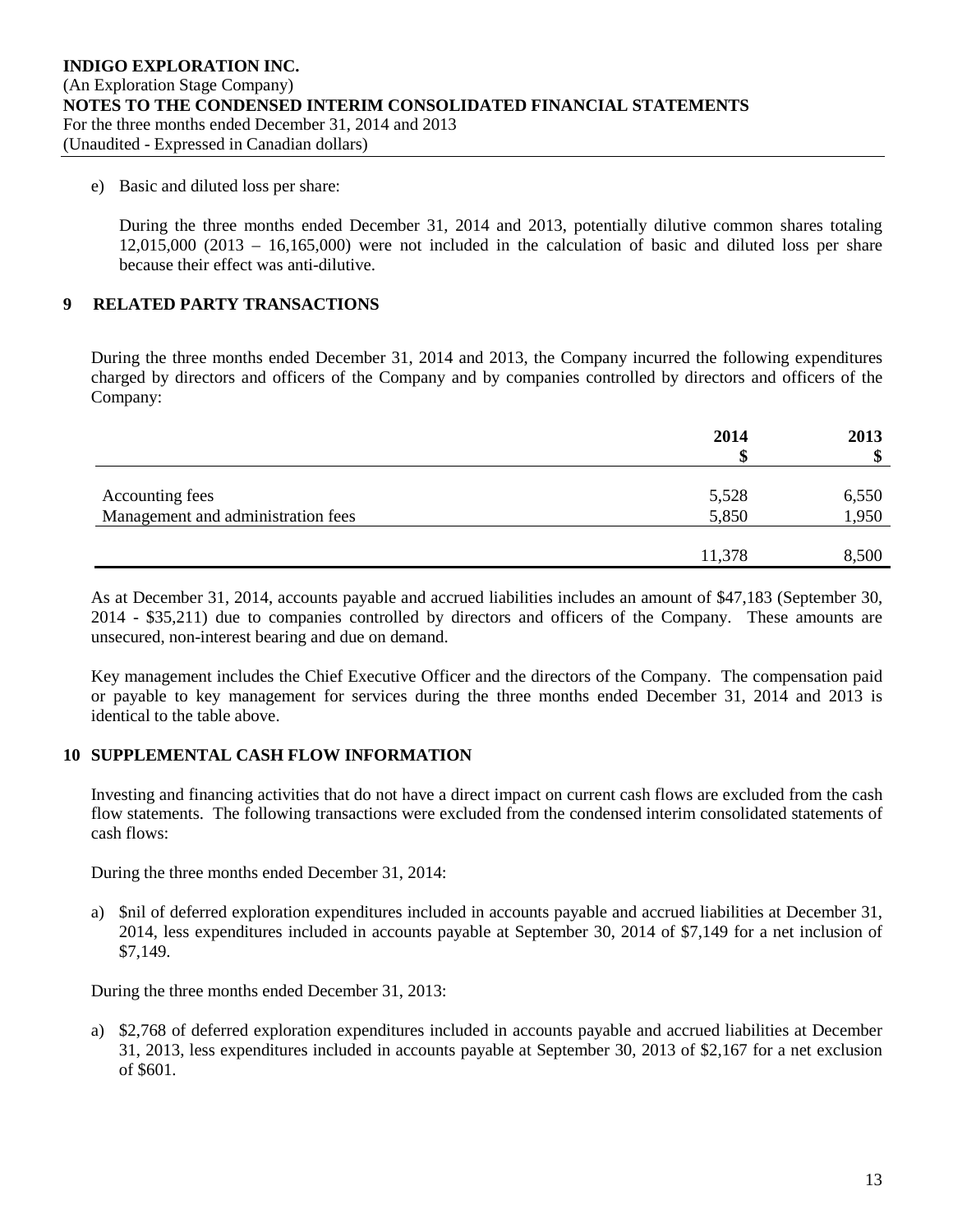### **11 SEGMENTED INFORMATION**

The Company's operations are limited to a single industry segment, being mineral exploration and development. Geographic segment information of the Company's assets is as follows:

|              | December 31,<br>2014 | September 30,<br>2014<br>$\boldsymbol{\$}$ |
|--------------|----------------------|--------------------------------------------|
|              |                      |                                            |
| Canada       | 177,455              | 102,893                                    |
| Burkina Faso | 702,254              | 680,335                                    |
| Total assets | 879,709              | 783,228                                    |

Geographic segmentation of the Company's loss during three months ended December 31, 2014 and 2013 is as follows:

|              | 2014   | 2013<br>\$ |
|--------------|--------|------------|
|              |        |            |
| Canada       | 18,446 | 17,063     |
| Burkina Faso | 6,618  | 23,124     |
|              |        |            |
| Loss         | 25,064 | 40,187     |

### **12 SUBSEQUENT EVENT**

Subsequent to December 31, 2014, the Company closed a third tranche of the non-brokered private placement (note 8) for 1,500,000 units at \$0.02 per unit for gross proceeds of \$30,000. Each unit is comprised of one common share and one share purchase warrant. Each whole warrant entitles the holder thereof the right to purchase one common share of the Company at \$0.05 per share, exercisable up to January 21, 2018. In connection with the third tranche, the Company paid finders' fees of \$1,800.